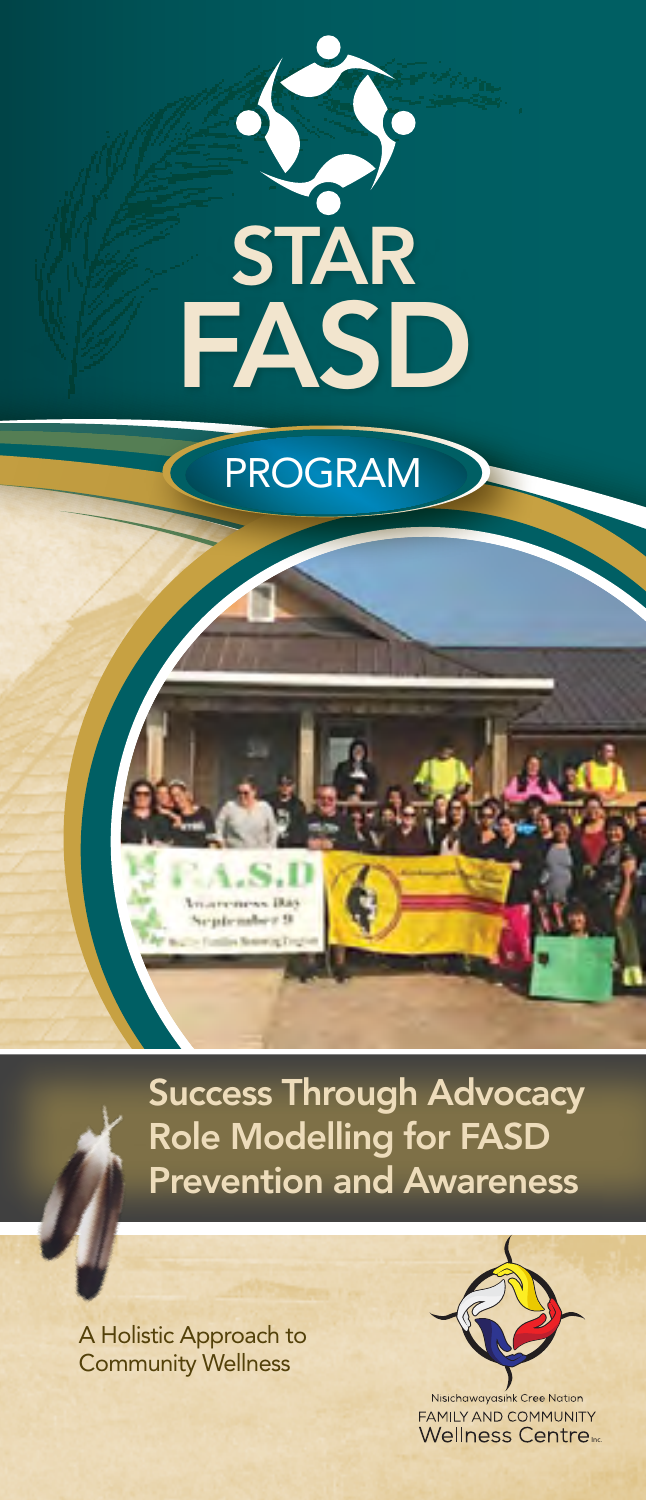# What is the STAR FASD Program?

The vision of the Success Through Advocacy Role Modeling—Fetal Alcohol Spectrum Disorder (STAR FASD) program is to reduce the number of babies exposed to and living with the effects of alcohol and/or drug exposure while in their mother's womb.

This goal is achieved through an evidencebased, home visitation, mentoring, and case management program. It delivers culturally safe and appropriate interventions and support services to high-risk women and their target child.

STAR FASD is a voluntary, harm reduction model based on developing positive, supportive relationships with women who have used substances during their current or recent pregnancy.

# Why do I need the STAR FASD Program?

Pregnancy can be difficult, and if you are dealing with addiction or substance abuse, it can be even harder. Our mentors understand what you are going through. They're ready to help you through education, home visits, support…and no judgment.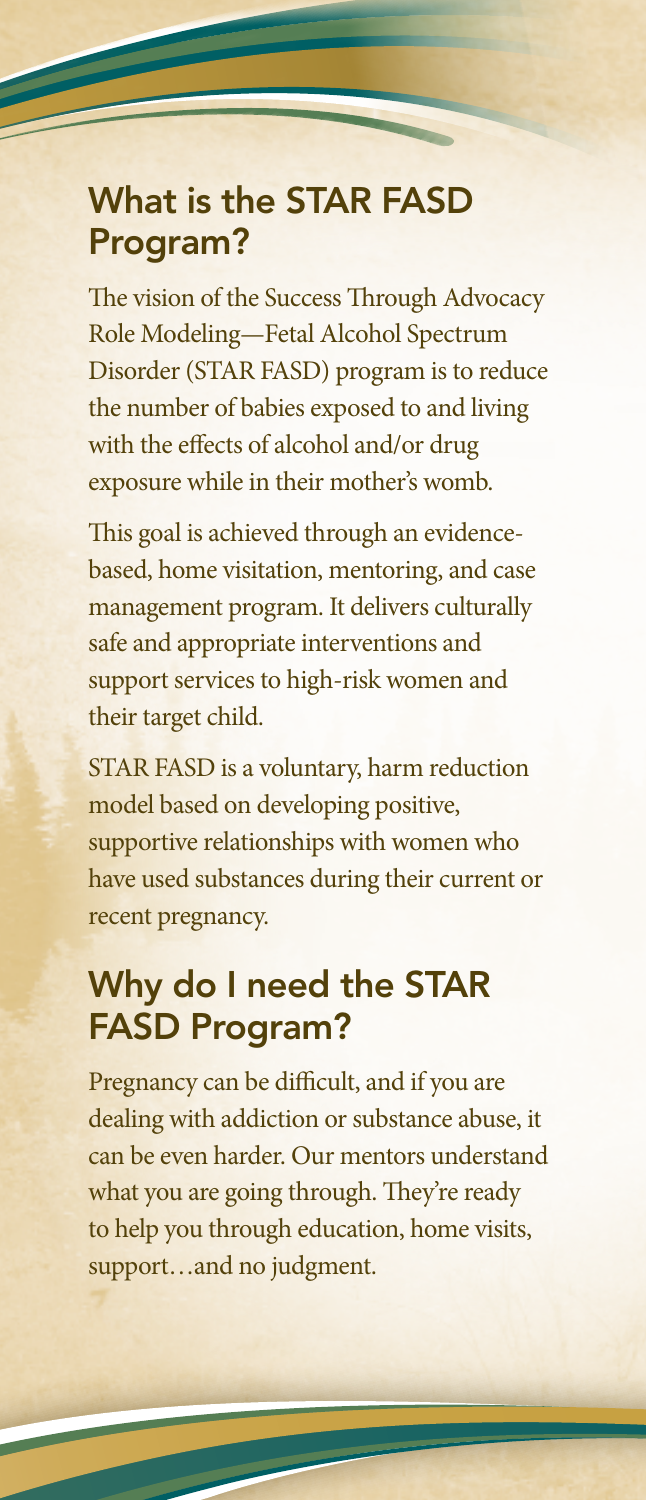# STAR FASD Program objectives

We are aiming for healthy women, healthy pregnancies and healthy babies. We advocate for improved outcomes, a safe and healthy environment, and a higher quality of life for both women and children.

STAR FASD services include:

- harm reduction strategies
- alcohol and/or drug treatment as required
- improved access to reliable family planning methods
- access to FASD diagnosis and connection to other social services as required
- links to community support to reduce women's isolation, to access resources, and to become more independent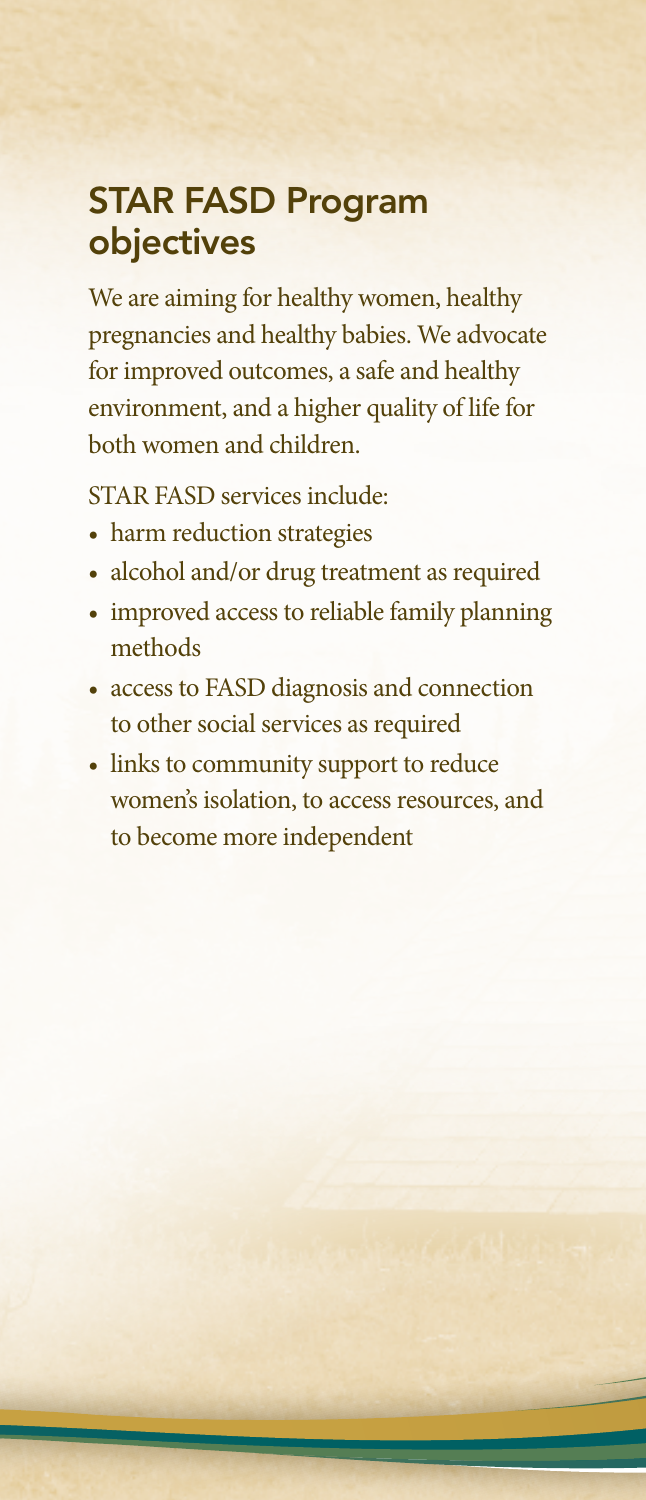# STAR FASD Program highlights

Our program is unique because mentors and expectant mothers establish a relationship that continues for up to three years. This substantial length of time builds trust and confidence. It gives women the chance to create change that will make a real difference in their—and their babies'—lives.

STAR FASD participants enjoy:

- guidance for a healthy pregnancy
- a sympathetic and supportive mentor
- friendship and support from other participants

*The STAR FASD program received permanent funding status in July, 2015.*

*As of 2017, the STAR FASD program is running at maximum capacity. There are 30 clients; 10 of those are new to the program.*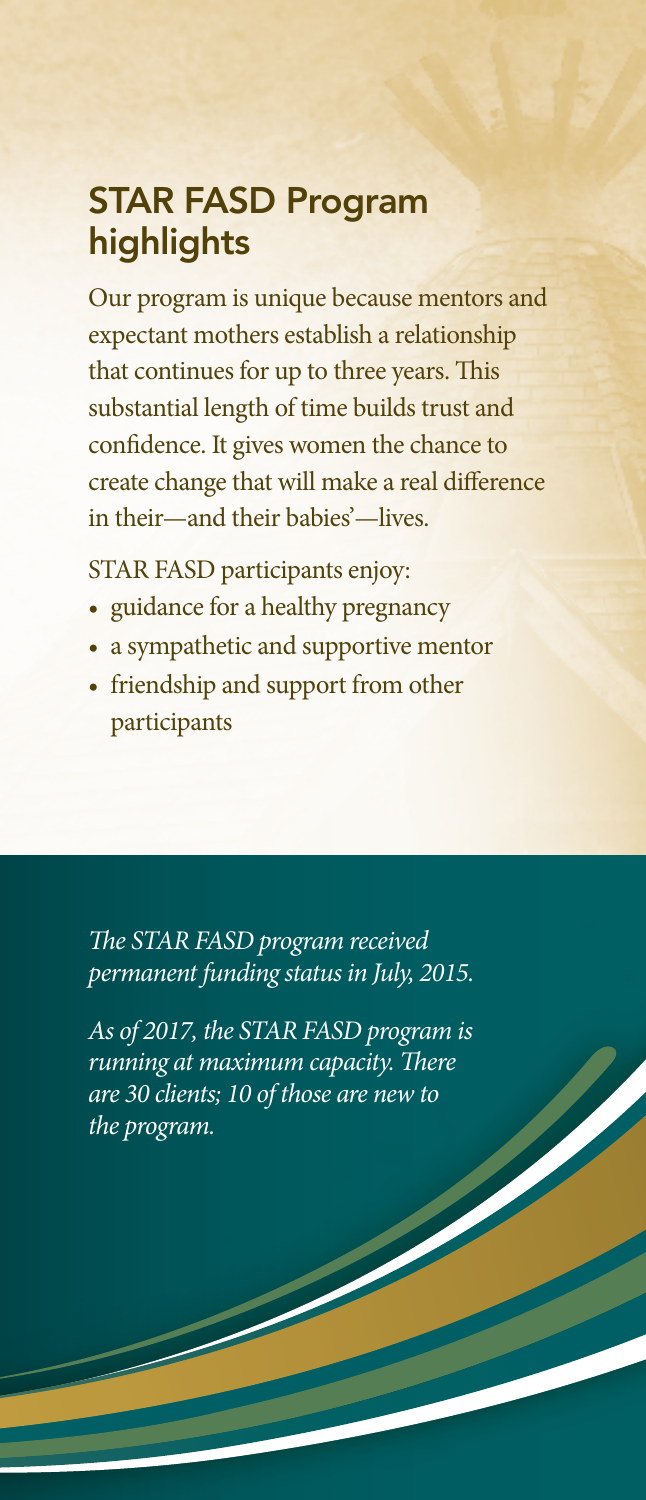

# About The NCN Family and Community Wellness Centre and the STAR FASD Program

The Centre supports holistic wellness for all NCN Citizens—and especially our childrenthroughout every stage of their lives. We believe combining our traditional wisdom with western practice can create healthy, happy people, families and communities.

The Centre provides support for Public Health, Child and Family Services, Counselling and other family and community needs programs. We have sub-offices in Winnipeg, Brandon, Thompson and South Indian Lake.

*Learn more about what we can do for you!*

Call: (204) 484-2341 or visit: www.ncnwellness.ca